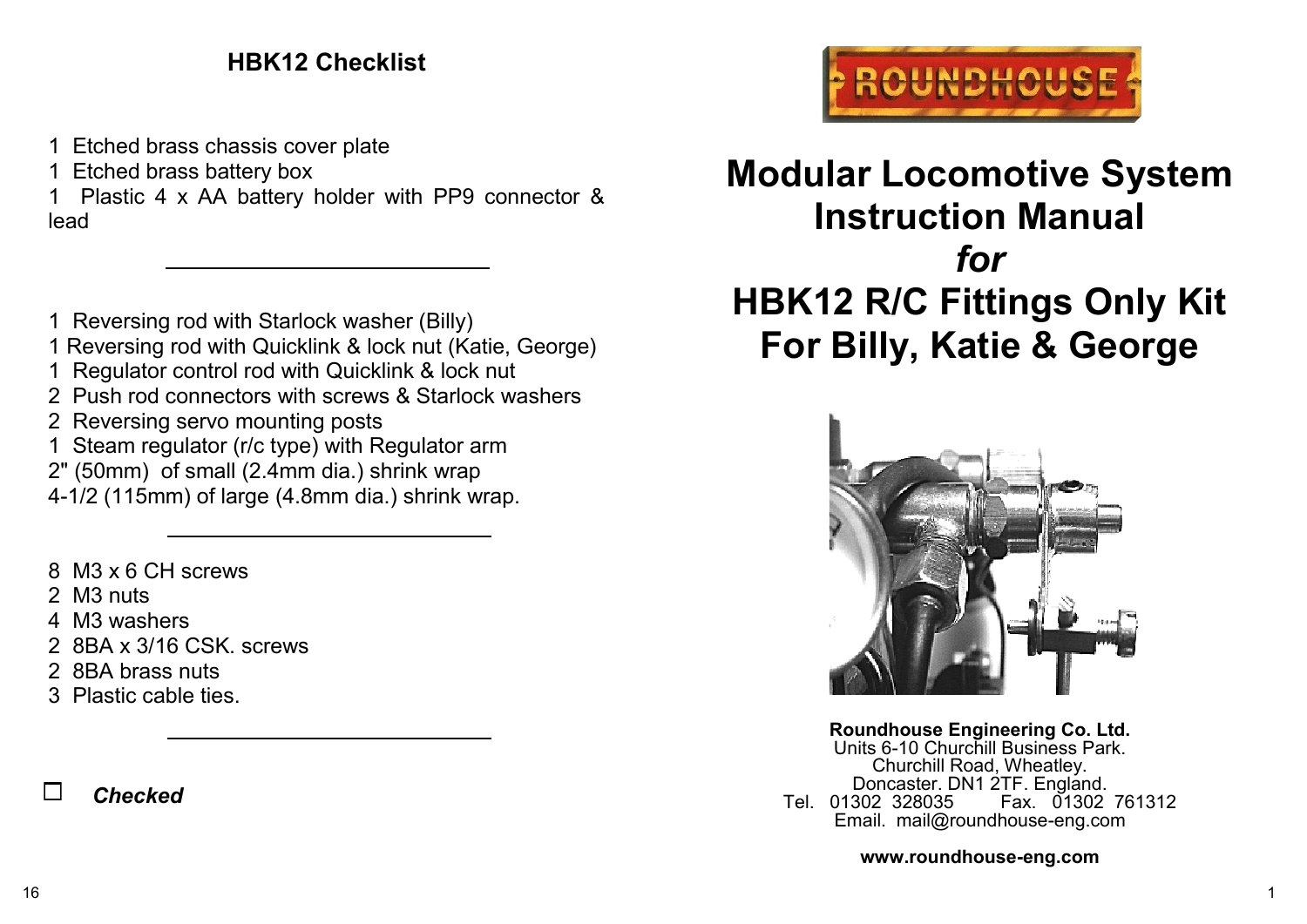## **HBK12 R/C Fittings Kit**

# **Introduction**

These instructions cover the fitting of radio control to Billy, Katie and George 0-4-0 locomotive kits.

It contains all necessary brackets, fixings etc. to enable the builder to fit his or her own radio equipment.

Roundhouse locomotives are fitted as standard with 2.4GHz radio equipment and all fixings and brackets are designed for this. If using radio equipment from another manufacturer, ensure that it is of similar specification or problems could be encountered.

Modern 2.4GHz radio control equipment should be used as this gives fine control with the minimum of interference.

Before starting assembly, check contents against the list and read through the instructions fully, referring to diagrams where necessary, so that you identify all parts and understand where each is fitted.

The locomotive body can now be refitted, ensuring that the battery lead passes up inside the left front corner of the cab and is not trapped or fouling any of the fittings.

Using the two 8BA x 3/16 countersunk screws and nuts, fix the etched brass battery box to the underside of the cab roof, using the holes provided. Position it so that when the cab roof is hinged up, the writing on the battery box is the right way up. This will ensure that the small tab at one end of the battery box is nearest the cab front.

Ensure that all links etc. have been tightened and that all wires are safely and securely routed.

Finally, slide the battery clip into the box under the cab roof, with the connections at the front and clip on the PP9 connector. Check position carefully so that the cab roof closes fully without the battery holder, clip or wires fouling anything.

This concludes the fitting and adjustment of the radio control equipment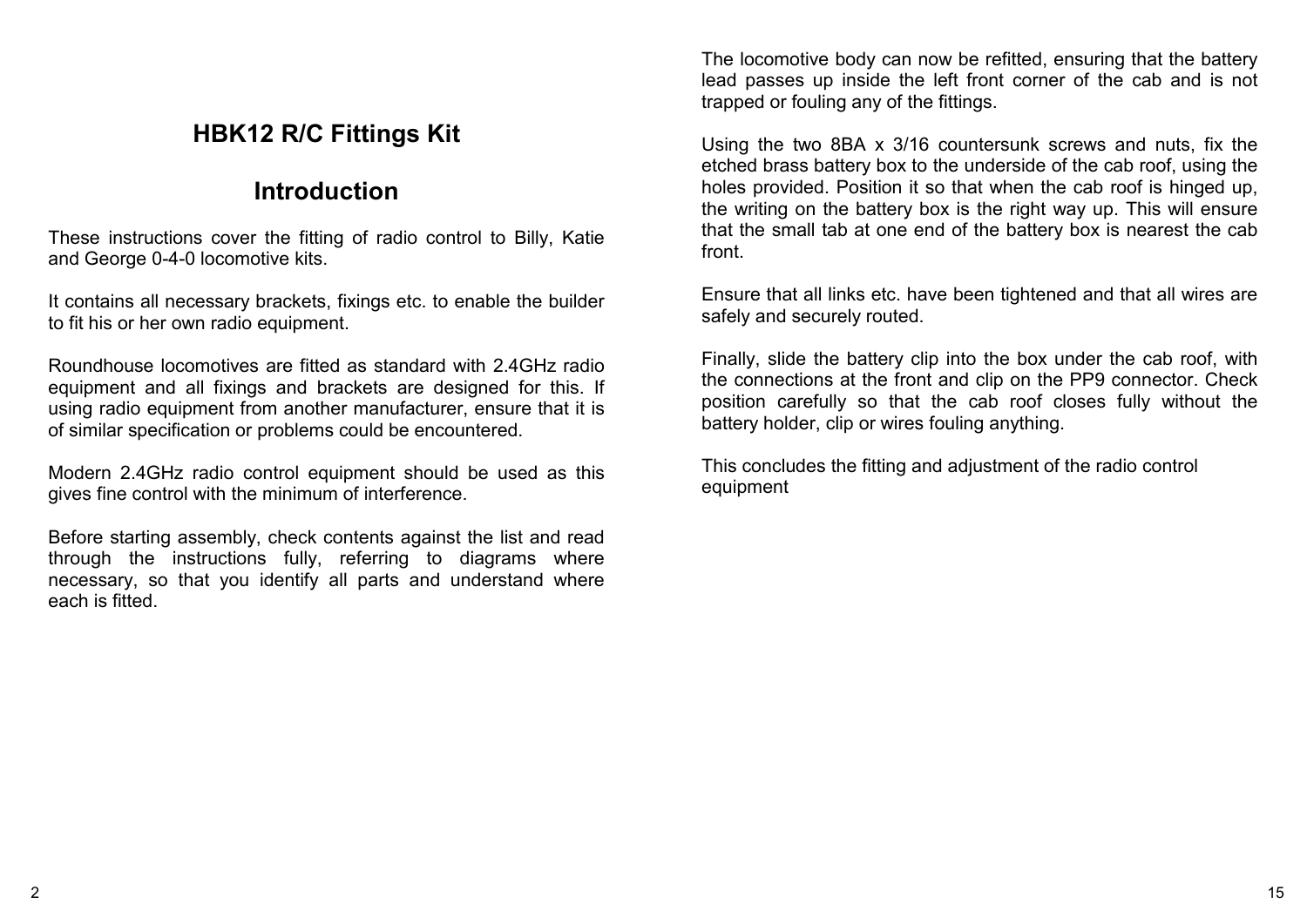Setting and adjustment of the regulator is best done with the locomotive in steam and with the chassis supported on two wooden blocks under the chassis to raise the wheels off the bench. Ensure that the regulator is closed when raising steam.

With full working pressure raised, switch on both transmitter and receiver and move the locomotive into gear with the right hand lever on the transmitter. Open the regulator by slowly moving the left hand lever upwards and find the position at which the engine starts to run. Move the arm backwards and forwards a few times to establish the position at which it closes and leave it there. If the regulator does not open or fails to close fully, slacken the grub screw holding the regulator arm in place, remove the arm and turn the spindle manually (careful as its hot!) to find the point at which it just closes. Move the control lever on the transmitter to the bottom and replace the regulator arm. Proceed as before to find its closing position and leave it there. Carefully slacken the grub screw and move the control lever to the bottom without moving the spindle. Nip up the grub screw.

You can make fine adjustments to the linkage now until the regulator closes fully with the control lever at the bottom. Because of the '0' ring used in the r/c type regulator, you should aim for the wheels to start moving when you have moved the control lever on the transmitter about half way up. This is because the '0' ring will compress slightly into its seat when fully closed. You may need to adjust the position of the arm on the spindle, the control rod in the push rod connector, or position of the Quicklink on the servo horn to achieve this. When satisfied that all is adjusted correctly, tighten all screws, switch off the gas burner and r/c equipment and disconnect battery clip. Trim off any excess servo horn.

The trimmer at the side of the control arm can be used in the future to compensate for wear and compression of the '0' ring. As time passes, you may find that the regulator does not fully close when the control lever is at the bottom. As this happens, the trimmer can be moved down a little at a time to compensate.

## **List of Contents**

- 1 Etched brass chassis cover plate
- 1 Etched brass battery box
- 1 Plastic 4 x AA battery holder
- 1 Battery connector clip with lead (PP9 type)
- 1 Reversing rod with Starlock washer (Billy)
- 1 Reversing rod with Quicklink and lock nut (Katie & George)
- 2 Reversing servo mounting posts
- 1 Regulator control rod with Quicklink and lock nut
- 2 Push rod connector with screw and Starlock washer.
- 1 Steam regulator (r/c type)
- 1 Regulator arm
- 2" (50mm) of small (2.4mm dia.) shrink wrap
- 4-1/2" (115mm) of large (4.8mm) shrink wrap
- 8 M3 x 6 CH screws
- 2 M3 nuts
- 4 M3 washers
- 2 8BA x 3/16 CSK brass screws
- 2 8BA nuts
- 3 Plastic cable ties.

# **You will need to supply**

A 2.4 GHz two channel radio control set complete with transmitter, receiver, switch harness and two micro servos' (Hitec HS81 or equivalent). Standard or mini servos will not fit correctly.

If three or four channel equipment is used, only two channels will be needed for this locomotive.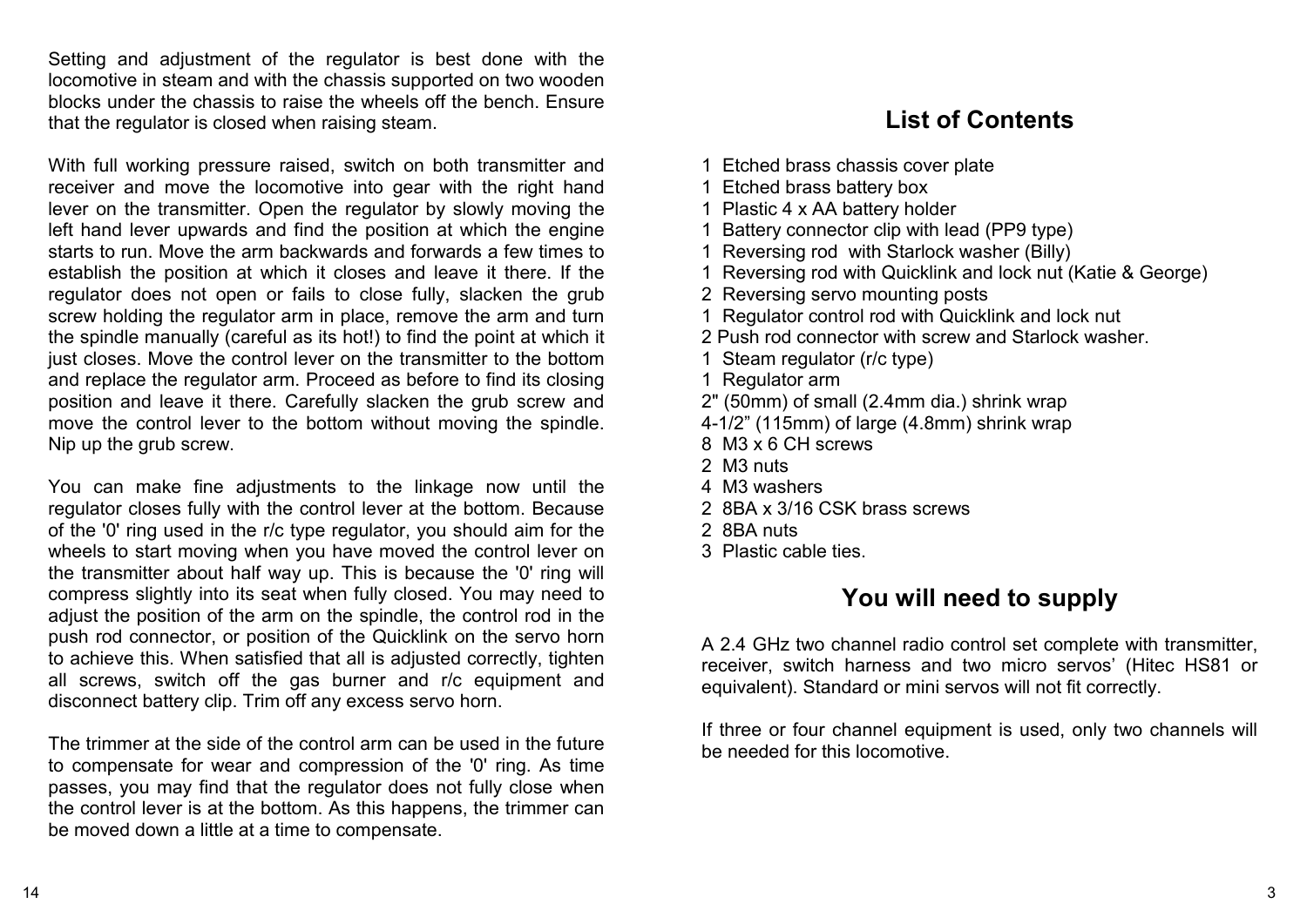## **Construction**



**Diagram 1** Folding battery box and chassis cover plate

First of all, fold up the etched brass battery box and chassis cover plate as shown in diagram 1 and paint them as required. Note that all half etched fold lines should be to the inside of the fold.



#### **Diagram 2a Reversing Servo (Billy)**

1/ Reversing servo mounting posts. 2/ Reversing servo. 3/ Short servo horn. 4/ Reversing rod. 5/ Starlock washer.



#### **Diagram 6 Regulator Push Rod Connector**

1/ Clamp screw 2/ Push rod connector. 3/ Starlock washer

Prepare a servo horn with a single arm and four connection holes. Fit the horn so that it is pointing to roughly half way between 8 and 9 on a clock face and fix it in place with the small screw provided. When the left hand control lever is moved upwards, the servo horn will rotate anticlockwise.

If it travels clockwise, use the servo reverse switch located on the transmitter then reset the horn as above.

Turn the regulator spindle clockwise with your fingers to close it, but do not force it. Fit the regulator arm to the spindle with its centre boss and push rod connector facing the rear, placing it roughly parallel to the servo horn and nip up the grub screw using an Allen key. Using the supplied linkage, Quicklink and lock nut, connect the regulator arm to the servo horn as shown in diagram 3. First pass the plain end of the rod through the push rod connector on the regulator arm, then clip the Quicklink in either the 2nd or 3rd hole on the servo horn. The Quicklink is best fitted by slightly spreading the two sides with a screwdriver as you pass it over the servo arm.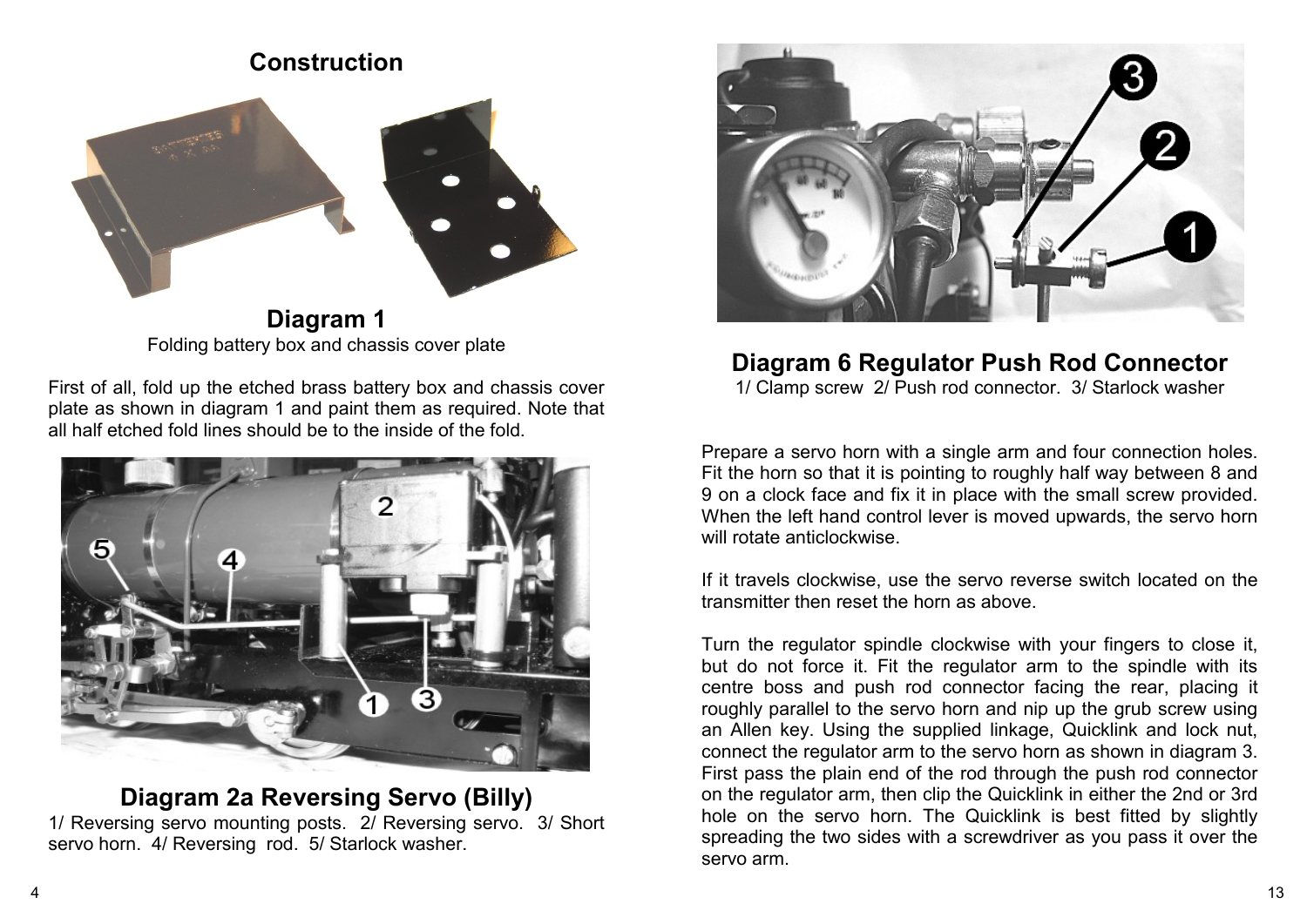gear, the radius rod is roughly in the centre of the curved slot in the expansion link. Nip up the locking screw in the push rod connector. Now, check for movement to full gear in both directions and make fine adjustments to the linkage by moving the rod in the push rod connector until the radius rod moves an equal amount both up and down the expansion slot.

Note that the radius rod should not travel the full length of the expansion link, but should stop a small distance from either end.

Many modern r/c transmitters have end point adjustment (EPA) facility which will simplify the final adjustment if available.

A replacement r/c type regulator is supplied with this kit. Although externally it looks the same as the manual type supplied with the boiler kit, internally it is quite different. It is designed to operate with a servo where a small amount of movement must give full control from closed to fully open. It also relies on a '0' ring to ensure that it closes fully with the minimum of force.

Although the standard needle valve supplied with the boiler can be used with radio control, its operation, particularly in closing fully, is not always reliable.

Fitting of the r/c type regulator to the boiler is the same as for the manual type and is described fully in the boiler kit instructions.

Prepare the regulator arm by fitting the push rod connector to the fourth hole with the centre boss of the arm and the push rod connector both on the same side. Push the spigot through the hole from the front and push the Starlock washer over the spigot to lock it on. Fit the screw in the end of the connector loosely. See diagram 6.

Set the left hand control lever on the transmitter to the bottom and ensure that the trimmer at the side of it is at the top. This will park the servo in its normally closed position.



**Diagram 2b Reversing Servo (Katie & George)**

The reversing servo for operating the Walschaerts valve-gear is fitted first.

The servo mounts on to the left hand side of the foot plate with the three coloured lead to the rear, using the two brass posts, M3 brass screws and washers (on the top screws only) as shown in diagram 2. The lead should be fastened to the rear servo mounting post with a plastic cable tie, and then passed down through the small rectangular hole to the left of the boiler.

Billy has a different reversing rod to Katie & George as shown in the pictures, but do not fit the horn or linkage at this time.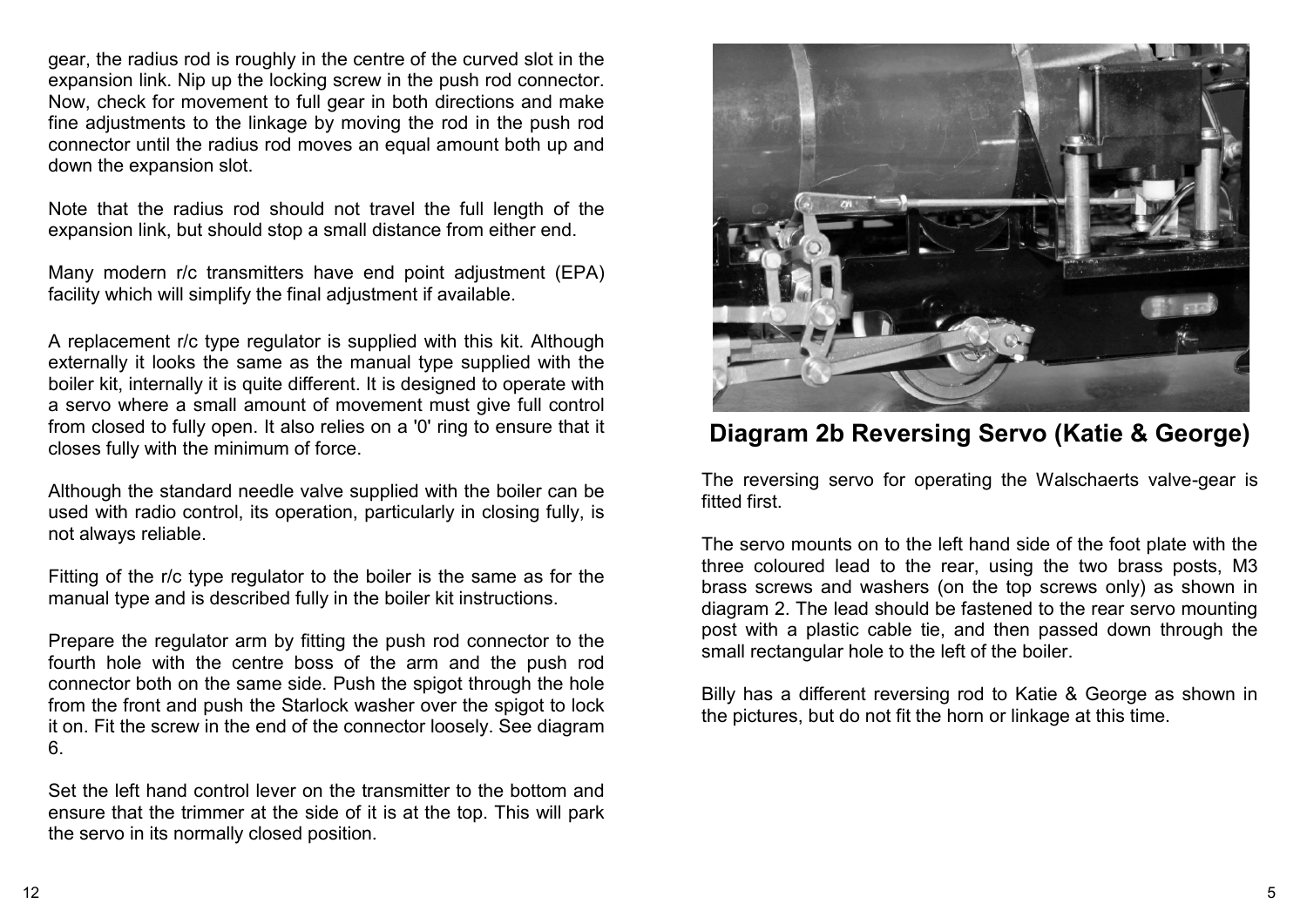

## **Diagram 3 Regulator Servo**

1/ regulator arm. 2/ push rod connector. 3/ regulator control rod with Quicklink and lock nut. 4/ regulator servo. 5/ on/off switch (Billy only).

Fit the regulator servo to the bracket on the right hand side of the foot plate (which you fitted during the body construction). The servo is passed through the rectangular hole in the bracket from the rear with the lead to the top. The lead can then be passed down the front of the servo between it and the gas tank and through the rectangular hole in the foot plate to the left of the servo. Fasten the servo in place with a M3 x 6 Brass screw, washer and nut through the top and bottom mounting flange.

Do not fit the horn or linkage at this time.

with your r/c set have a suitably positioned hole, you will have to drill one using a 1/16" or 1.6mm drill. The positioning of this hole is quite critical as it will affect the travel of the radius rod in the expansion link, but as different makes and types of servo have slightly different angles of movement, it is not possible to give an exact measurement - some trial and error is required.

Fit a push rod connector as shown in diagram 5. Push the spigot through the hole from the front and push the Starlock washer over the spigot to lock it on. Fit the screw in the end of the connector loosely.

Trim the plastic servo arm to length.

Ensure that the control lever on the transmitter is in the centre and that the trimmer (small black lever below the main lever) is also in the centre then push the short servo arm up onto the splined servo spindle pointing in towards the boiler at 90 degrees and fix in place with its retaining screw. The shaped cut-out in the footplate below the servo will allow screwdriver access to the horn and push rod connector screws. This has now set the servo horn for mid gear and moving the control lever either way will move the horn accordingly. Set up the transmitter, using the servo reversing switch if necessary, so that moving the lever to the left engages forward gear (moves horn forwards) and to the right engages reverse (moves servo horn to the rear).

Select the correct reversing rod for your model and slide the straight end through the cross hole in the push rod connector.

On Billy, push the short end bent at 90 degrees through the lifting arm from the outside and push the Starlock washer over the end on the inside to retain it. The star lock washer is a tight fit and should be fitted with care, supporting the top of the arm whilst pushing it on.

On Katie or George, spring open the forks of the Quicklink and clip it onto the lifting arm.

The linkage must be adjusted so that when the servo is set to mid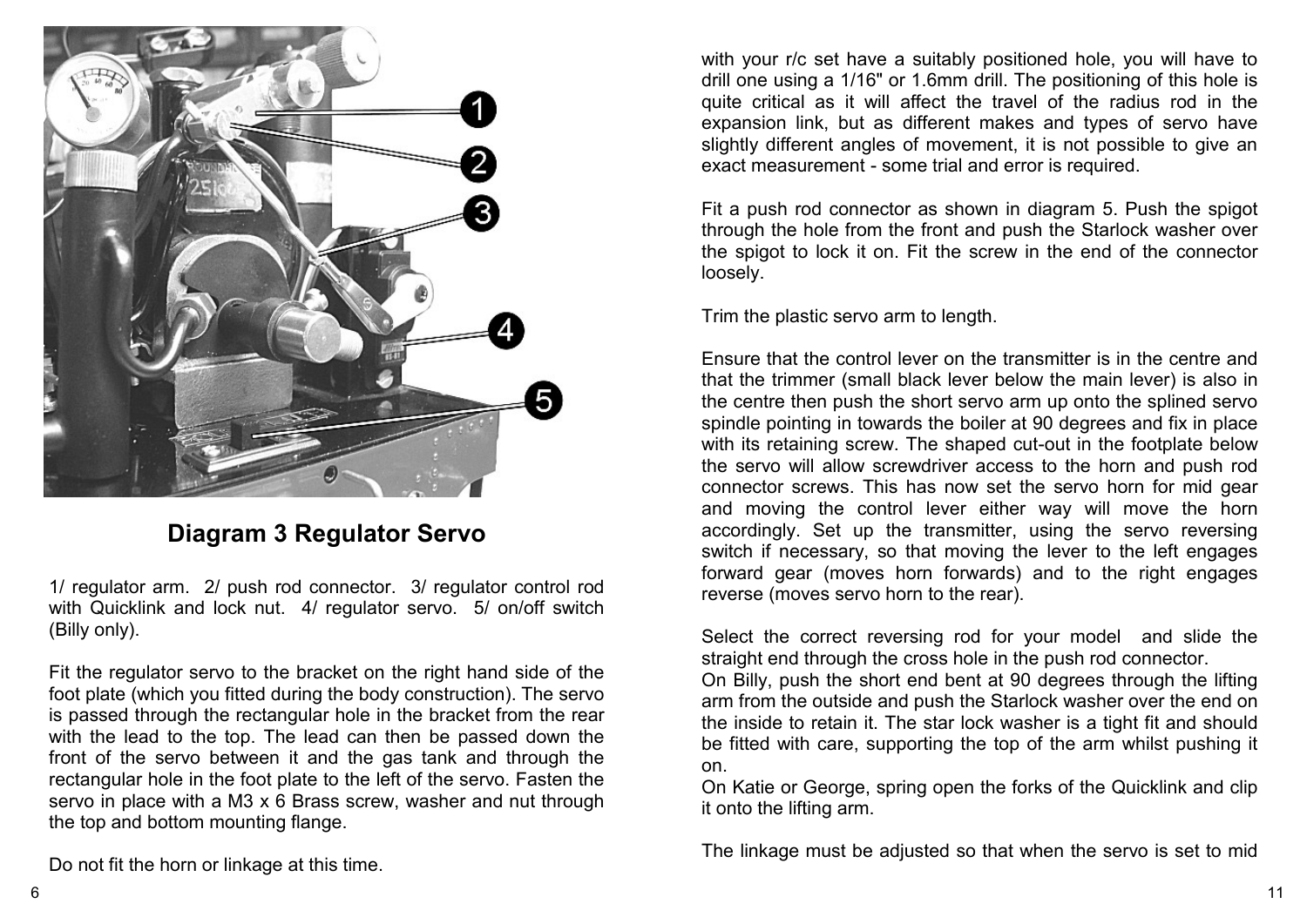this gives a convenient mid-gear position.

Refer to the manufacturer's instructions regarding the removal of this spring as details vary on different makes of radio control equipment.

When the transmitter modification is complete, fit the required batteries.

Fit four batteries in the receiver battery clip then connect the battery clip to the end of the battery lead from the switch. Switch on both transmitter and receiver.

Moving the right hand control lever should now cause the reversing servo to operate and moving the left hand lever should cause the regulator servo to operate. If this is not the case, check all connections and batteries.

Set the reversing servo up first as follows.

Prepare a servo horn so that it has a single arm with a connection hole approx. 8mm from the centre. If none of the arms supplied



#### **Diagram 5 Reversing Servo Push Rod Connection**

1/ Starlock washer. 2/ Pushrod connector. 3/ Lock screw



## **Diagram 4 ON/Off switch (Katie & George)**

Fit the on/off switch.

On Billy, it mounts on the rear of the foot plate (diagram 3) using the cut outs provided. The switch body sits on the underside of the foot plate with the slider pointing up for access through the cab rear opening.

On Katie or George, it is fitted to the right hand main frame below the cab footplate (diagram 4).

One of the switch leads (see your r/c equipment instruction book for details) will plug into the receiver, do not alter this. The other lead will go to the battery holder and this must be modified to connect to the new battery holder supplied with this kit.

Switch harnesses from different manufacturers vary in length and the type of plug and socket used to connect their normal battery holder. It is often easier just to cut the plug from the end of this lead and attach the PP9 lead, but check lengths before doing so. The lead must be extended by soldering the PP9 type clip to its end to give an overall length of about 6½" from the floor. Before soldering the wires together, pass the lead up through the left hand footplate cut-out (where the reversing servo lead passes through). Slide the battery lead through the large diameter heat shrink tubing, but do not shrink the tubing yet.